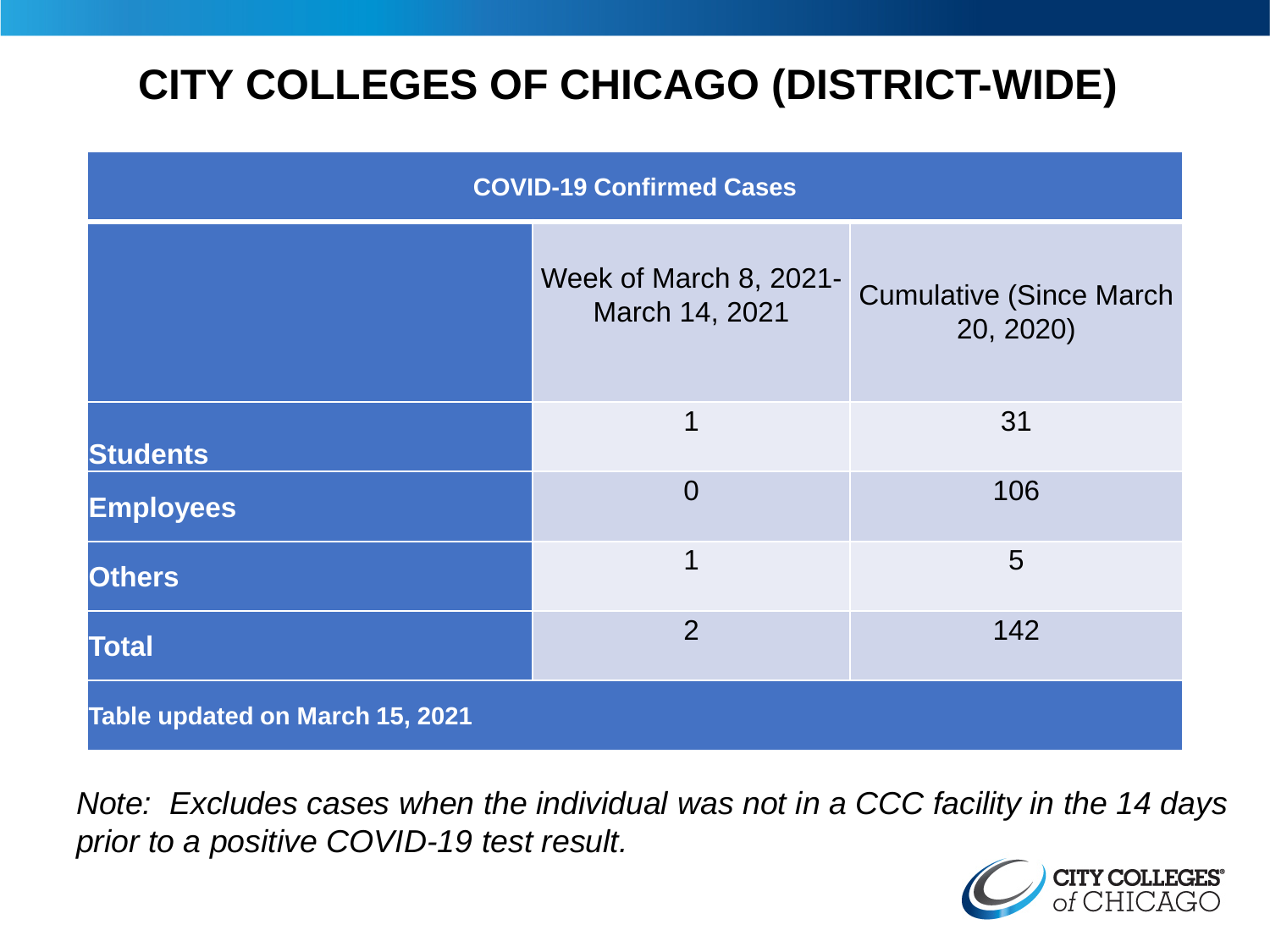### **DALEY COLLEGE**

| <b>COVID-19 Confirmed Cases</b> |                |                                                              |
|---------------------------------|----------------|--------------------------------------------------------------|
|                                 | March 14, 2021 | Week of March 8, 2021 - Cumulative (Since March<br>20, 2020) |
| <b>Students</b>                 | $\Omega$       | $\overline{0}$                                               |
| <b>Employees</b>                | $\overline{0}$ | 15                                                           |
| <b>Others</b>                   | $\overline{0}$ | $\overline{0}$                                               |
| <b>Total</b>                    | $\overline{0}$ | 15                                                           |
| Table updated on March 15, 2021 |                |                                                              |

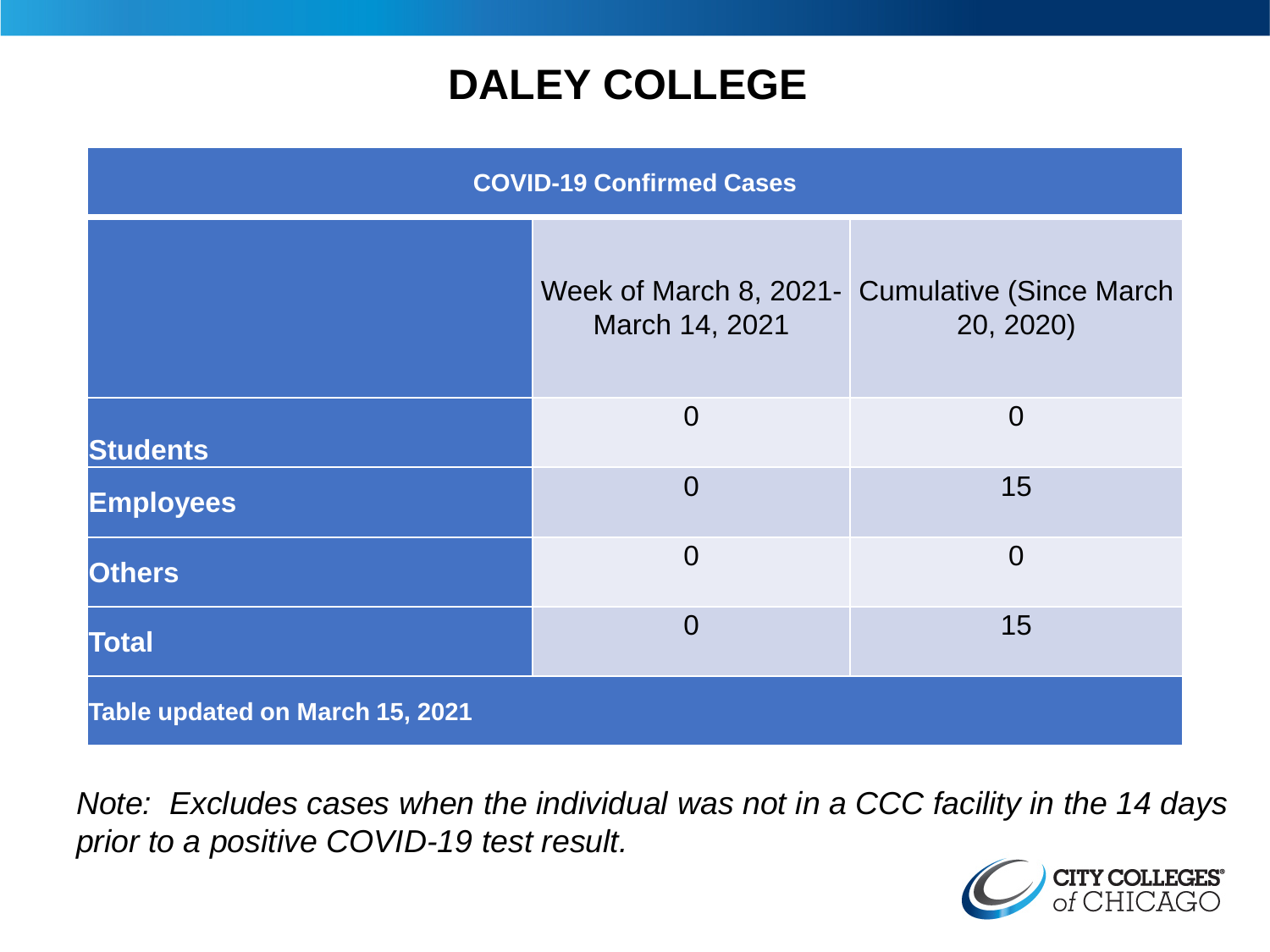### **HAROLD WASHINGTON COLLEGE**

| <b>COVID-19 Confirmed Cases</b> |                                          |                                              |
|---------------------------------|------------------------------------------|----------------------------------------------|
|                                 | Week of March 8, 2021-<br>March 14, 2021 | <b>Cumulative (Since March)</b><br>20, 2020) |
| <b>Students</b>                 | $\overline{0}$                           | 5                                            |
| <b>Employees</b>                | $\Omega$                                 | 8                                            |
| <b>Others</b>                   | 1                                        | $\overline{2}$                               |
| <b>Total</b>                    |                                          | 15                                           |
| Table updated on March 15, 2021 |                                          |                                              |

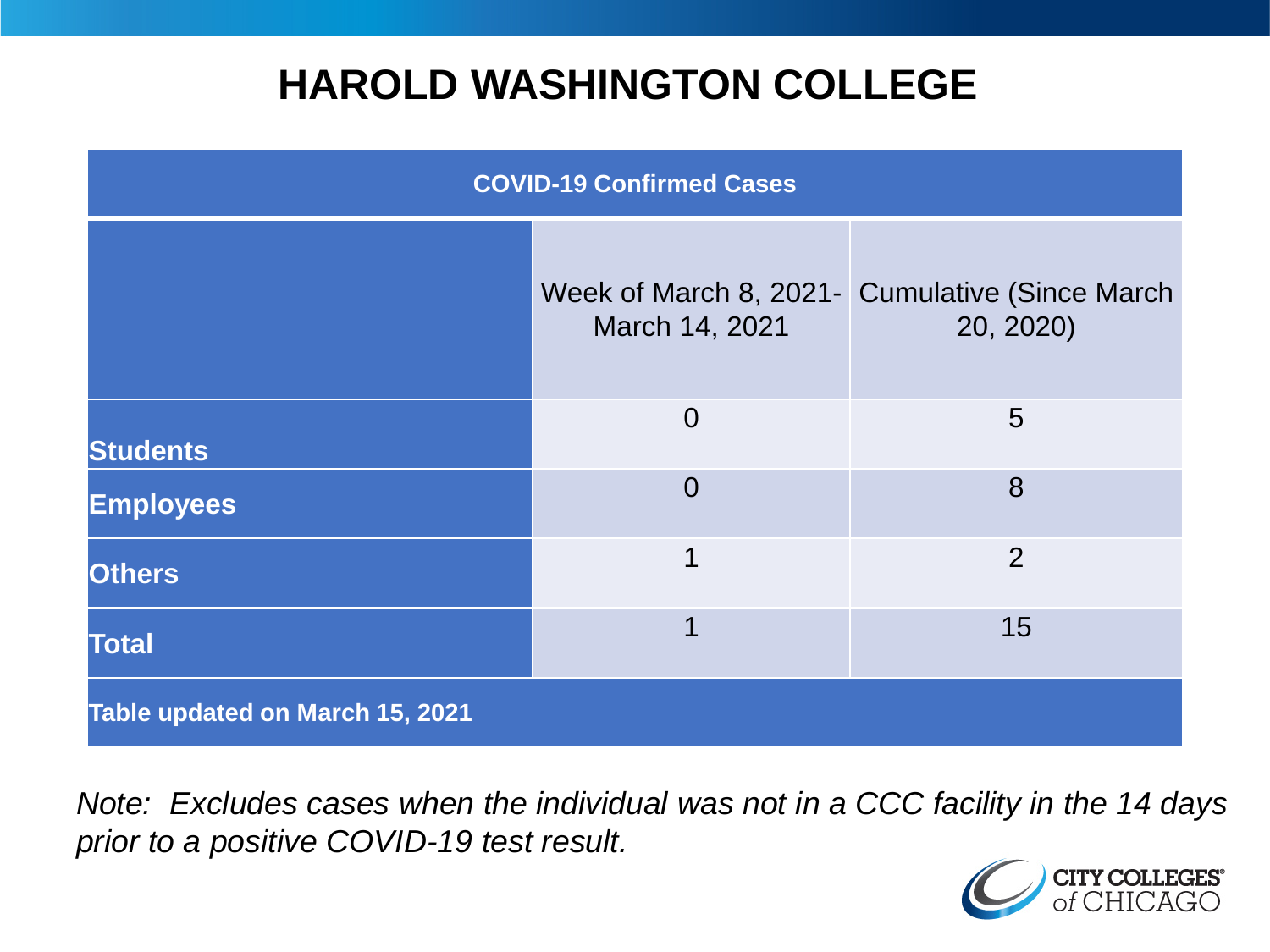## **KENNEDY-KING COLLEGE**

| <b>COVID-19 Confirmed Cases</b> |                                          |                                              |
|---------------------------------|------------------------------------------|----------------------------------------------|
|                                 | Week of March 8, 2021-<br>March 14, 2021 | <b>Cumulative (Since March)</b><br>20, 2020) |
| <b>Students</b>                 | $\overline{0}$                           | 6                                            |
| <b>Employees</b>                | $\overline{0}$                           | 15                                           |
| <b>Others</b>                   | $\overline{0}$                           | $\overline{0}$                               |
| <b>Total</b>                    | $\overline{0}$                           | 21                                           |
| Table updated on March 15, 2021 |                                          |                                              |

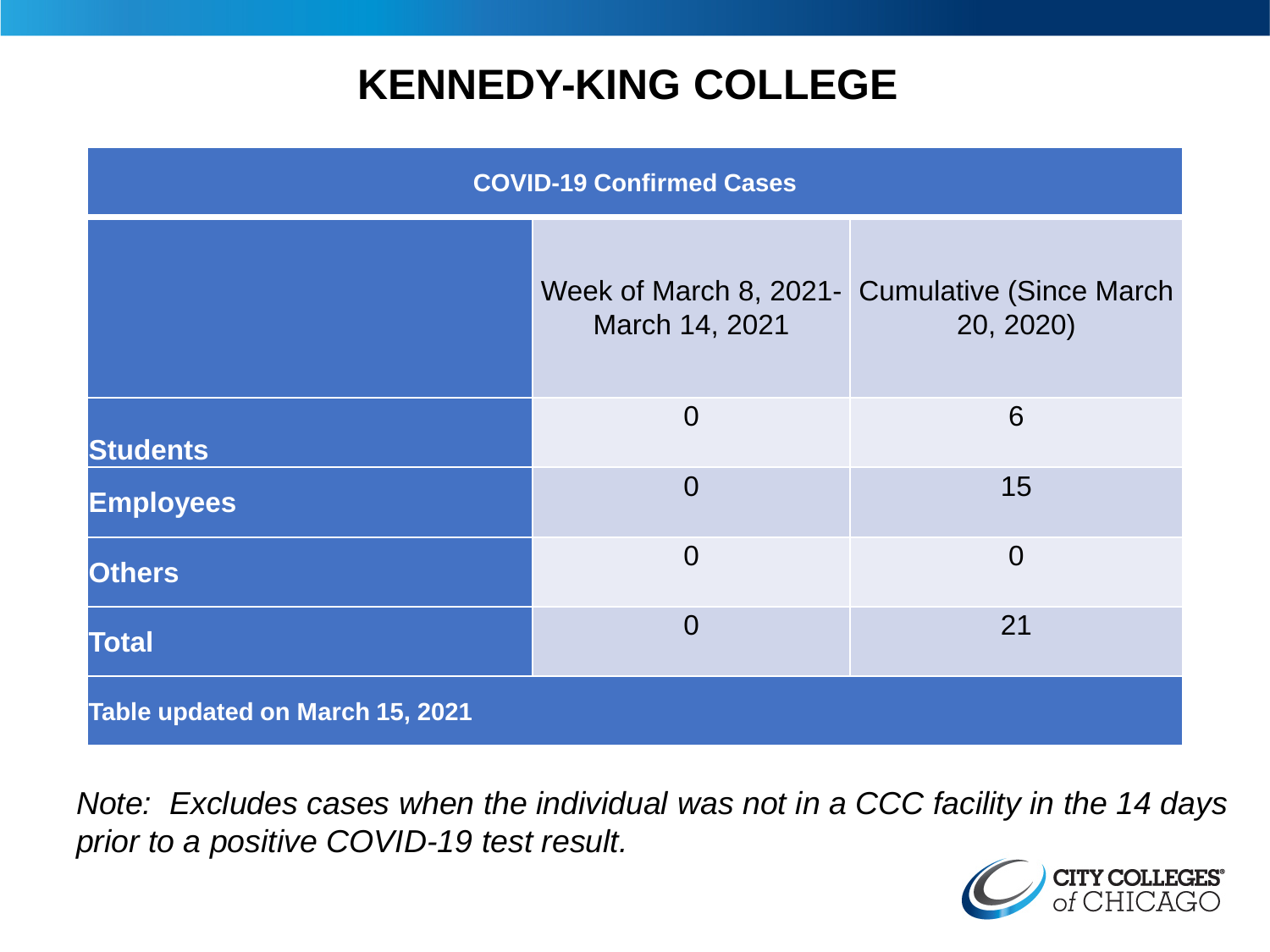# **MALCOLM X COLLEGE**

| <b>COVID-19 Confirmed Cases</b> |                                          |                                              |
|---------------------------------|------------------------------------------|----------------------------------------------|
|                                 | Week of March 8, 2021-<br>March 15, 2021 | <b>Cumulative (Since March)</b><br>20, 2020) |
| <b>Students</b>                 | $\overline{0}$                           | 16                                           |
| <b>Employees</b>                | $\overline{0}$                           | 22                                           |
| <b>Others</b>                   | $\overline{0}$                           | 1                                            |
| <b>Total</b>                    | $\Omega$                                 | 39                                           |
| Table updated on March 15, 2021 |                                          |                                              |

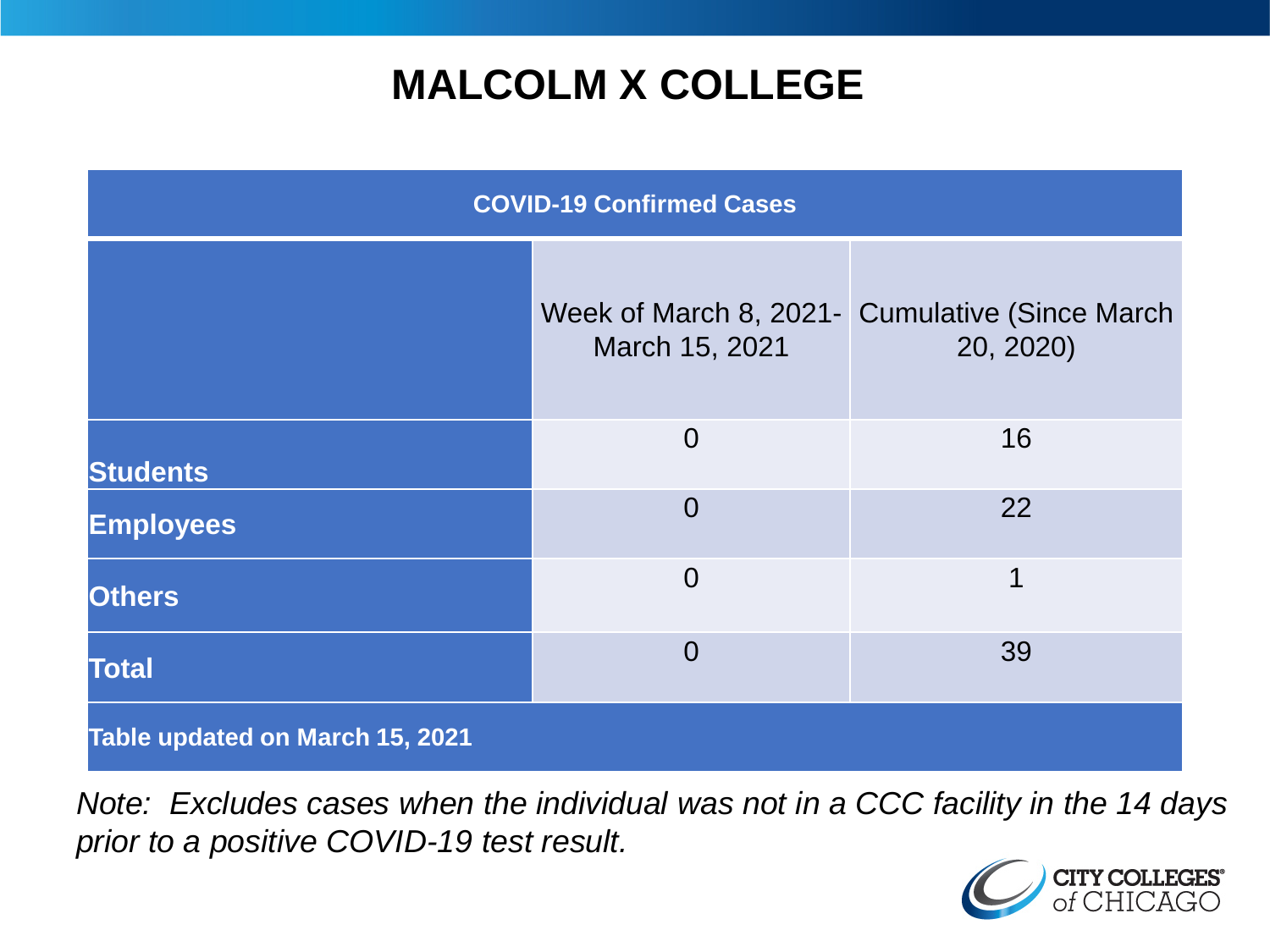# **OLIVE-HARVEY COLLEGE**

| <b>COVID-19 Confirmed Cases</b>        |                                          |                                              |
|----------------------------------------|------------------------------------------|----------------------------------------------|
|                                        | Week of March 8, 2021-<br>March 14, 2021 | <b>Cumulative (Since March)</b><br>20, 2020) |
| <b>Students</b>                        | $\overline{0}$                           | 1                                            |
| <b>Employees</b>                       | $\Omega$                                 | 18                                           |
| <b>Others</b>                          | $\overline{0}$                           | $\overline{0}$                               |
| <b>Total</b>                           | $\Omega$                                 | 19                                           |
| <b>Table updated on March 15, 2021</b> |                                          |                                              |

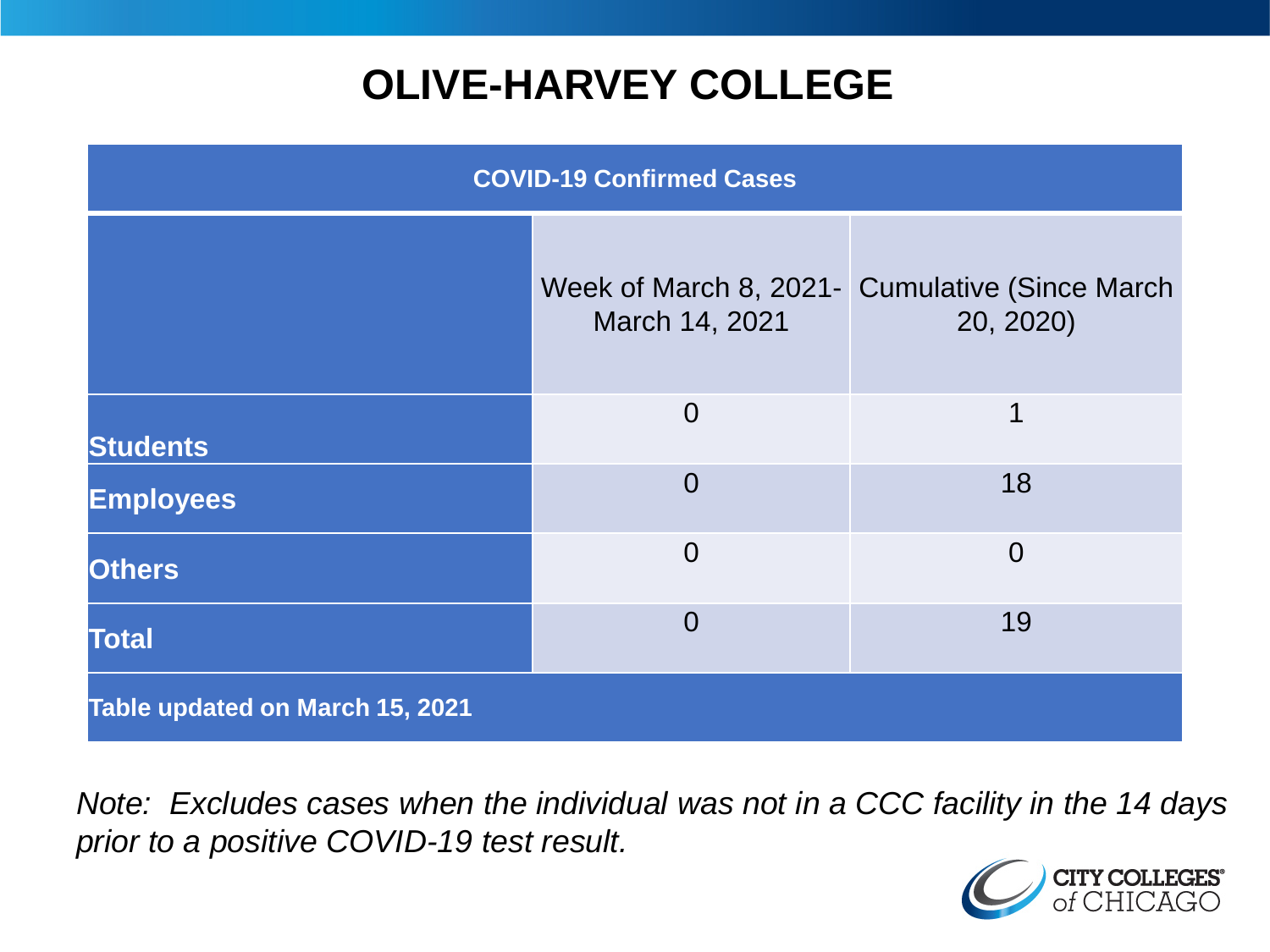### **TRUMAN COLLEGE**

| <b>COVID-19 Confirmed Cases</b> |                |                                                             |
|---------------------------------|----------------|-------------------------------------------------------------|
|                                 | March 14, 2021 | Week of March 8, 2021- Cumulative (Since March<br>20, 2020) |
| <b>Students</b>                 | 1              | $\overline{2}$                                              |
| <b>Employees</b>                | $\overline{0}$ | 18                                                          |
| <b>Others</b>                   | $\overline{0}$ | $\overline{0}$                                              |
| <b>Total</b>                    | 1              | 20                                                          |
| Table updated on March 15, 2021 |                |                                                             |

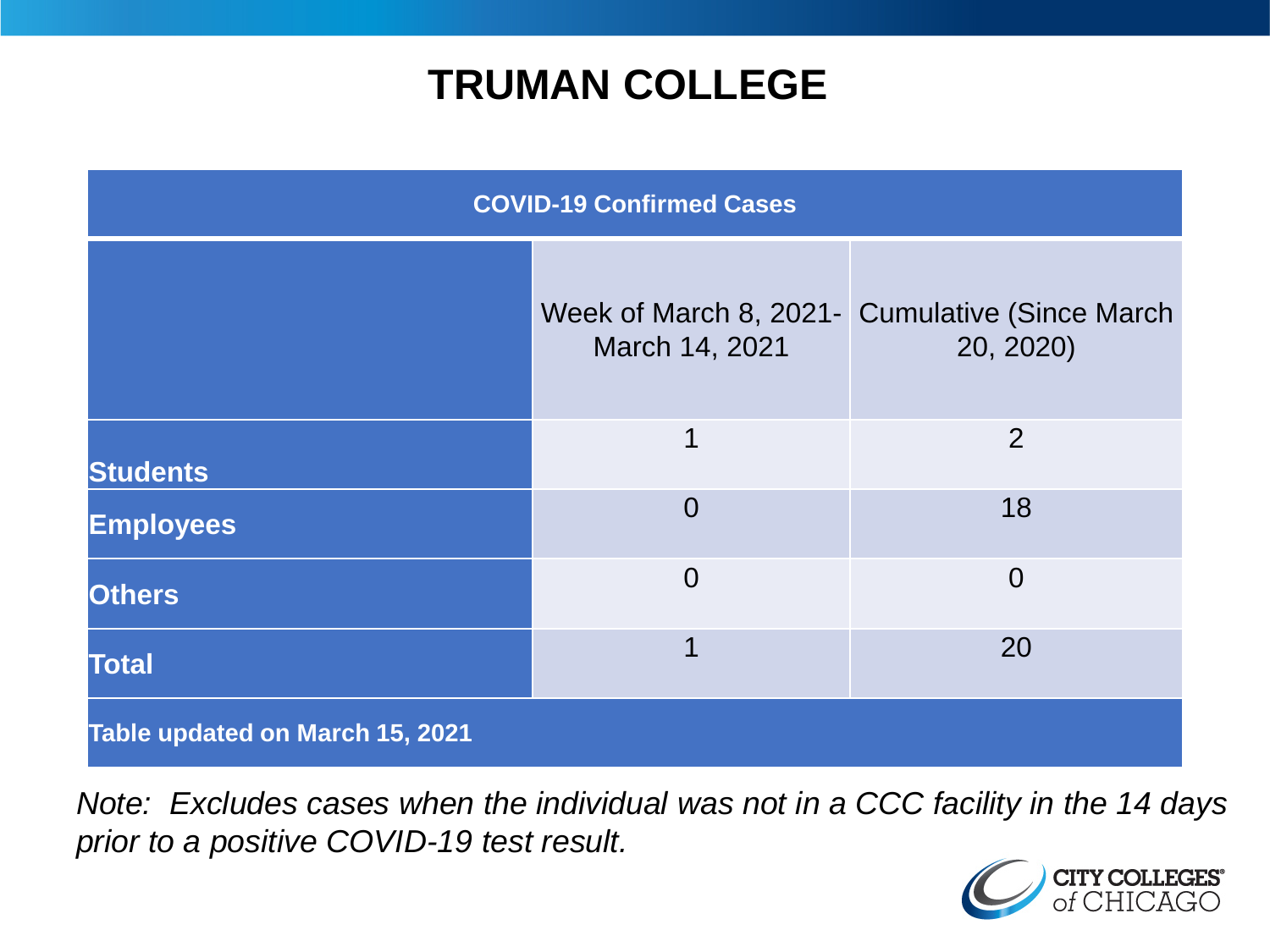### **WRIGHT COLLEGE**

| <b>COVID-19 Confirmed Cases</b> |                |                                                             |
|---------------------------------|----------------|-------------------------------------------------------------|
|                                 | March 14, 2021 | Week of March 8, 2021- Cumulative (Since March<br>20, 2020) |
| <b>Students</b>                 | $\overline{0}$ | 1                                                           |
| <b>Employees</b>                | $\overline{0}$ | 10                                                          |
| <b>Others</b>                   | $\overline{0}$ | $\overline{0}$                                              |
| <b>Total</b>                    | $\overline{0}$ | 11                                                          |
| Table updated on March 15, 2021 |                |                                                             |